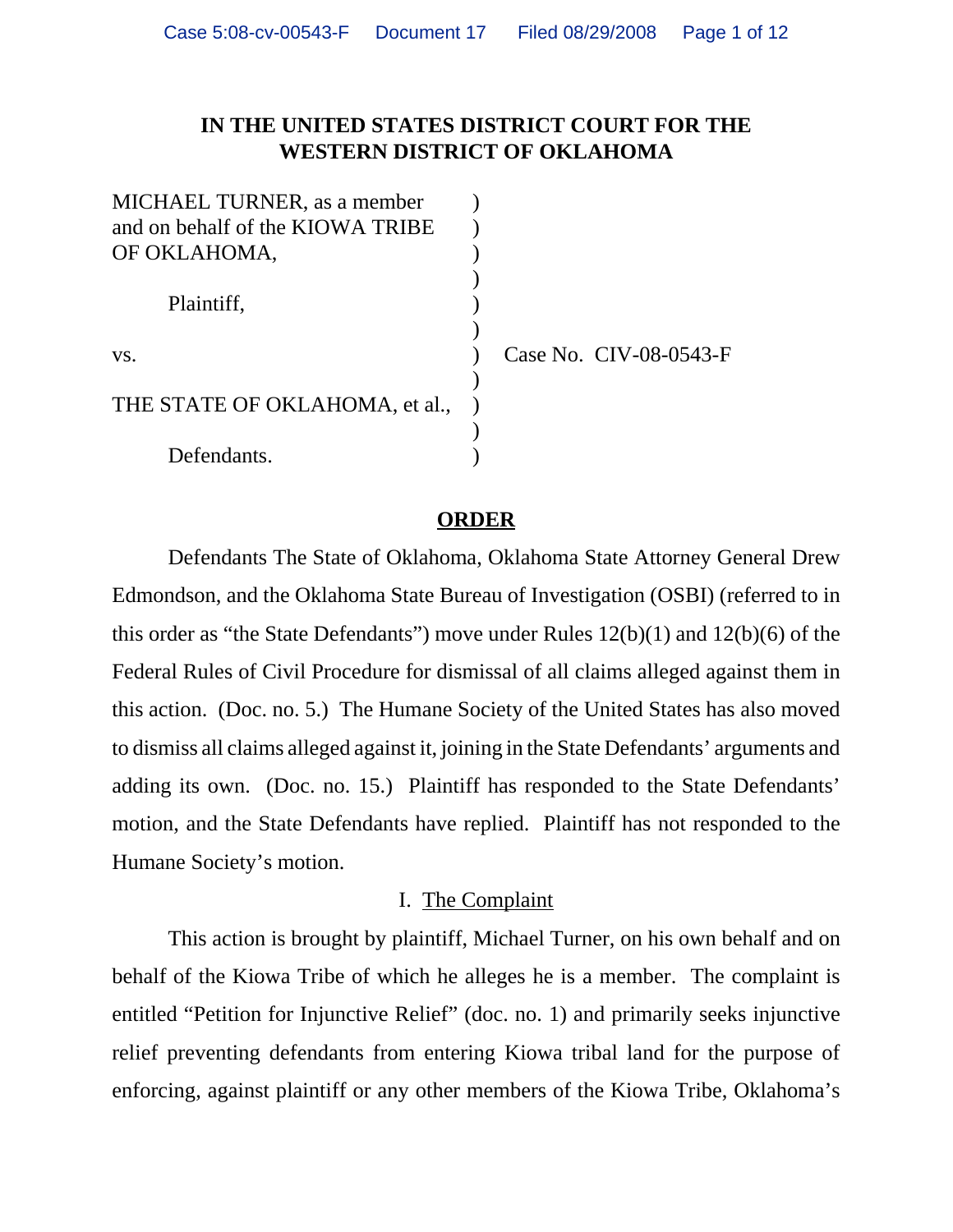anti-cock-fighting laws. (Doc. no. 1,  $\P$  33.)<sup>1</sup> The complaint also seeks "judicial affirmation of the Kiowa Tribe's right to exercise jurisdiction on its own lands" and "judicial affirmation that the State of Oklahoma lacks jurisdiction to regulate Indian commerce on Kiowa lands." (Doc. no. 1, ¶¶ 31, 32.) The court construes these requests as seeking declaratory relief.

In addition to the "Relief Sought" portion of the complaint, the complaint identifies the parties, alleges facts in support of jurisdiction and venue, alleges background information regarding the history of the Kiowa Tribe and treaties, and cites state and federal law. The complaint does not allege any conduct on the part of the plaintiff. The compliant does not allege any conduct on the part of any defendant. For example, although the complaint seeks to enjoin "any of the named Defendants" from entering tribal land "to exercise jurisdiction to prevent, *inter alia*, cock-fighting, or to harass the participants, or for purposes of arresting participants for being present at a cock-fight," (doc. no. 1, ¶ 33), none of the defendants are alleged to have participated in, or threatened, such conduct. The complaint does not allege any injury or threatened injury to plaintiff or any member of the Kiowa Tribe.

# II.  $12(b)(1)$ , (6) Standards

Certain aspects of the motions constitute challenges to the court's jurisdiction under Rule 12(b)(1), Fed. R. Civ. P. Specifically, the moving defendants' challenges to the complaint based on Eleventh Amendment immunity call into question this court's jurisdiction. *See*, Thompson v. Colorado, 278 F.3d 1020, 1023-24 (10<sup>th</sup> Cir. 2001) (discussion of nature of Eleventh Amendment challenge), overruled on other grounds. Unlike subject matter jurisdiction, the entity asserting Eleventh Amendment

<sup>&</sup>lt;sup>1</sup>This order refers to Kiowa tribal lands because the complaint refers to tribal lands. Presumably, the complaint intends to reference Kiowa Indian Country as defined by 18 U.S.C. § 1151.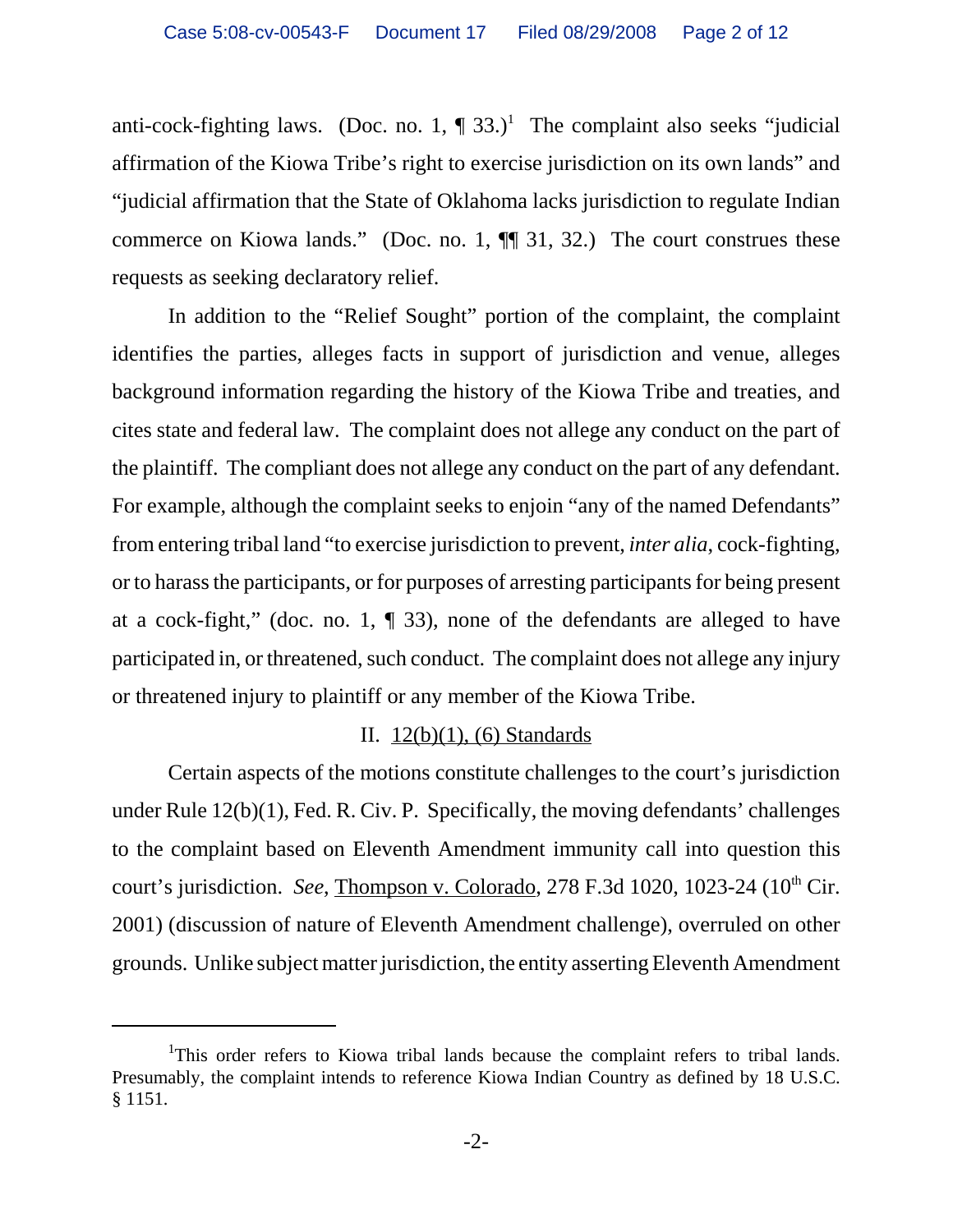immunity has the burden to show that it is entitled to immunity. Nair v. Oakland County Community Mental Health Authority,  $443$  F.3d  $469$ ,  $474$  ( $6<sup>th</sup>$  Cir. 2006). The moving defendants also challenge plaintiff's standing, arguing that no case or controversy has been alleged as required by Article III of the United States Constitution, and that the complaint alleges no facts to show that plaintiff has any authority to sue for the Kiowa Tribe. Standing issues challenge the court's jurisdiction. *See*, Bronson v. Swensen, 500 F.3d 1099, 1106 (10<sup>th</sup> Cir. 2007) (Article III restricts the jurisdiction of federal courts). Plaintiff bears the burden of establishing standing. *Id*.

Plaintiff's and the State Defendants' briefs refer to matters outside the complaint with respect to certain of these jurisdictional issues. $2$  Based on the parties' expansion of the argument to include these matters, the court deems the following to be factual challenges to the court's jurisdiction: the Oklahoma State Attorney General's Eleventh Amendment argument (which involves the contention that the Attorney General has demonstrated no willingness to take action against plaintiff or members of the Kiowa Tribe, on Kiowa tribal lands, to enforce Oklahoma's anticockfighting laws); and the State Defendants' Article III standing challenge contending no case or controversy has been shown as between the State Defendants and the plaintiff. When reviewing a factual attack on jurisdiction, the court has wide discretion to allow and consider affidavits and other documents to resolve disputed

<sup>&</sup>lt;sup>2</sup>Plaintiff's response brief refers to written statements by the Oklahoma State Attorney General that "the Kiowa Tribe cannot engage in cockfighting." (Doc. no. 14, p. 3.) In the portion of his response brief that addresses Article III standing (doc. no. 14, p. 4), plaintiff refers to a state court case, The State of Oklahoma v. Michael Turner, Case No. CF-2004-42 (Cotton County). These matters are not alleged in the complaint. The State Defendants have responded to these matters with documentation, attached to their reply brief, pertinent to these issues. Plaintiff has not sought leave to respond to defendants' documentation, and no party has requested an evidentiary hearing.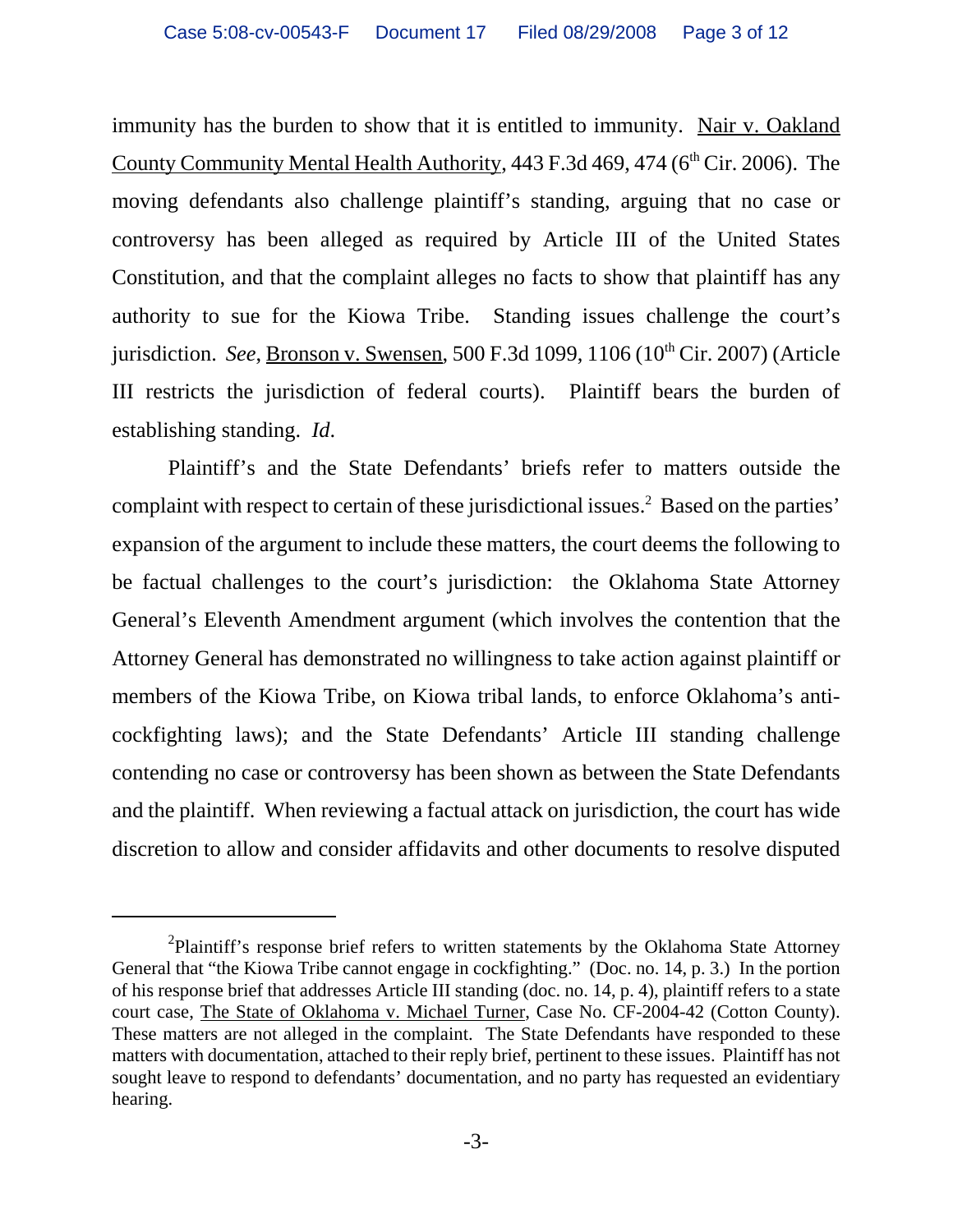jurisdictional facts under Rule 12(b)(1). United Tribe of Shawnee Indians v. U.S., 253 F.3d 543, 547 ( $10^{th}$  Cir. 2001). With respect to the other jurisdictional challenges, the parties have more clearly limited their arguments to the law and the pleadings. Accordingly, the court considers the other jurisdictional issues raised in the motions as facial attacks on the court's jurisdiction. In determining facial attacks on jurisdiction, the court limits its review to the sufficiency of the complaint, and it takes the allegations in the complaint as true. *Id*. The court disregards any matters outside the complaint, even when those matters are considered with respect to other arguments.

The moving defendants also argue that the complaint fails to state a claim for relief under Rule 12(b)(6). The inquiry under Rule 12(b)(6) is whether the complaint contains enough facts to state a claim for relief that is plausible on its face. Ridge at Red Hawk, L.L.C. v. Schneider, 493 F.3d 1174, 1177 (10<sup>th</sup> Cir., 2007), quoting Bell Atlantic Corp. v. Twombly, \_\_ U.S. \_\_, 127 S. Ct. 1955, 1969, 1974 (2007). To survive a motion to dismiss, the complaint must give the court reason to believe that this plaintiff has a reasonable likelihood of mustering factual support for these claims. Ridge at Red Hawk, 493 F.3d at 1177. For purposes of the parties' Rule 12(b)(6) arguments, the court disregards all matters outside the complaint even when such outside matters are considered with respect to other arguments. The court also accepts all of the allegations in the complaint as true. Ridge at Red Hawk, 493 F.3d at 1177 (reviewing under Rule 12(b)(6), court assumes the truth of the plaintiff's well-pleaded factual allegations and views them in the light most favorable to the plaintiff).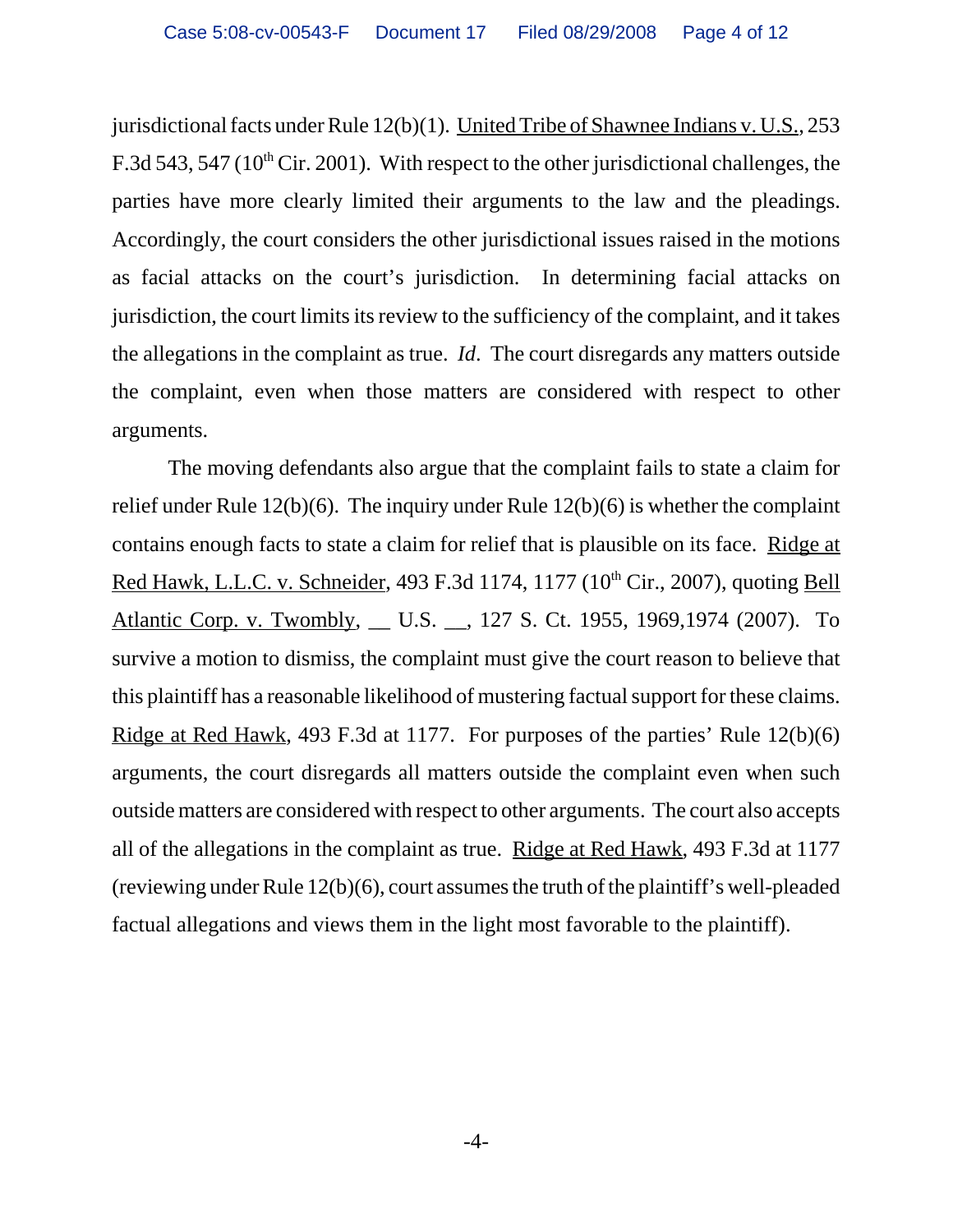# III. The State Defendants' Motion to Dismiss

## A. Eleventh Amendment Immunity

The State Defendants argue they are entitled to dismissal based on their immunity under the Eleventh Amendment of the United States Constitution.<sup>3</sup> This immunity means that, absent consent of the State, suit against the State or one of its agencies or departments is proscribed. Pennhurst State School & Hosp. v. Halderman, 465 U.S. 89, 100 (1984). Eleventh Amendment immunity applies when a plaintiff seeks declaratory or injunctive relief, the type of relief sought in this action. Steadfast Insurance Company v. Agricultural Insurance Company, 507 F.3d 1250, 1252 (10<sup>th</sup>) Cir. 2007).

In response to the State Defendants' assertion of Eleventh Amendment immunity, plaintiff cites cases discussing the Ex Parte Young, 209 U.S. 123 (1908) exception to Eleventh Amendment immunity. Under Ex Parte Young, if all requirements are met, suits for prospective injunctive relief against state officials acting in violation of federal law are permitted. Prairie Band Potawatomi Nation v. Wagnon, 476 F.3d 818, 828 ( $10^{th}$  Cir. 2007). Thus, the Ex Parte Young exception potentially applies to plaintiff's claims against the Oklahoma State Attorney General, but the exception does not apply to claims alleged against the State of Oklahoma or the OSBI, a state agency. *See*, Buchwald v. University of New Mexico School of Medicine, 159 F.3d 487, 495 ( $10<sup>th</sup>$  Cir. 1998) (exception does not apply to claims against state or its agencies); 74 O.S. 2001 § 150.1 (creating agency of state government designated as the Oklahoma State Bureau of Investigation). Accordingly, the State of Oklahoma and the OSBI are entitled to Eleventh Amendment immunity

<sup>&</sup>lt;sup>3</sup>The Eleventh Amendment states: "The Judicial Power of the United States shall not be construed to extend to any suit in law or equity, commenced or prosecuted against one of the United States by Citizens of another State, or by Citizens or Subjects of any Foreign State."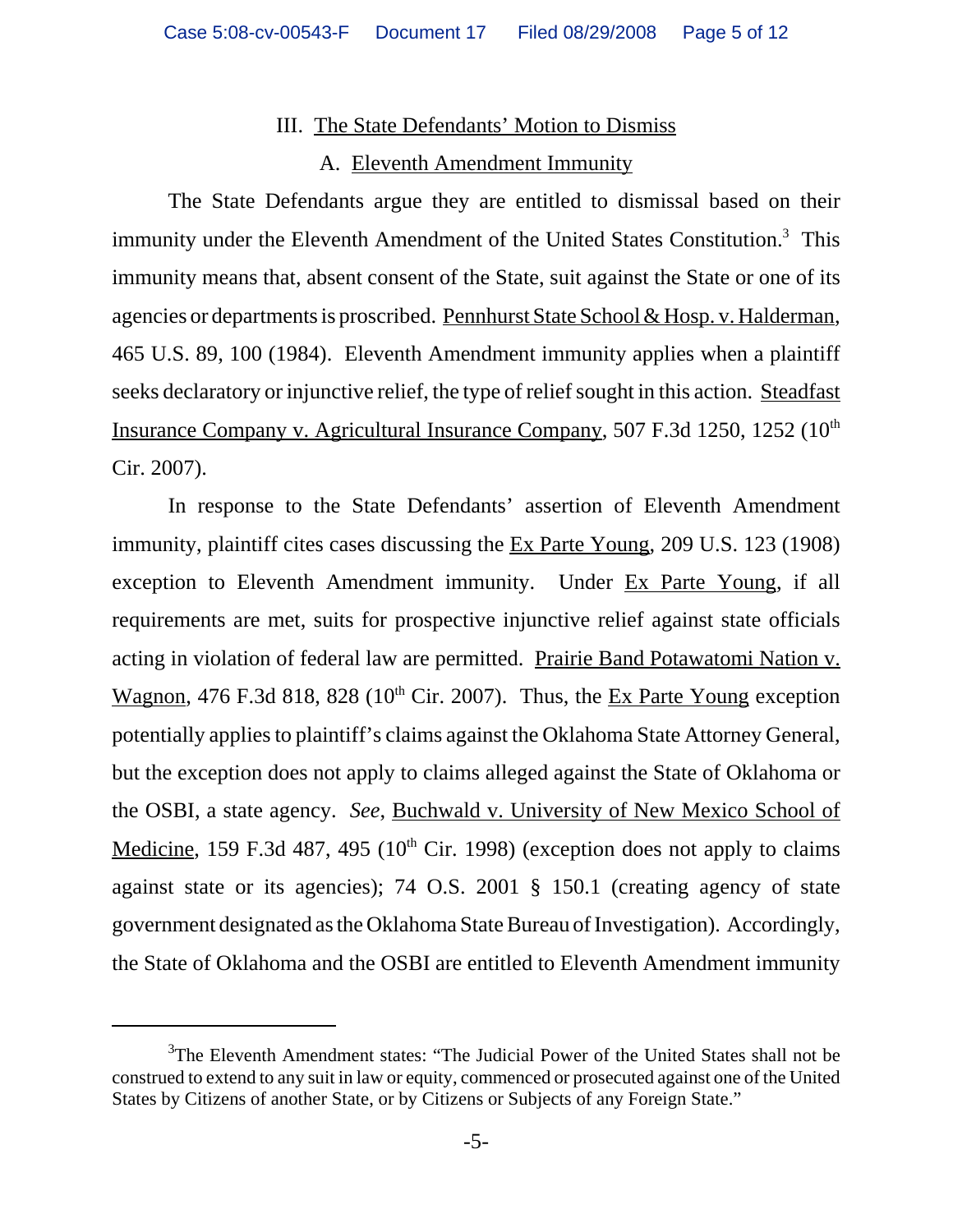as a matter of law, and they will be dismissed from this action, with prejudice, on that ground.

 As just noted, the Ex Parte Young exception is at least potentially applicable to plaintiff's claims against the Oklahoma State Attorney General, as he is a state official against whom plaintiff seeks only prospective injunctive relief. The Ex Parte Young exception to Eleventh Amendment immunity, however, is a narrow exception. Buchwald, *id*. For the exception to apply, the state official must have a particular duty to enforce the statute in question and a demonstrated willingness to exercise that duty. Prairie Band, 476 F.3d at 828.

The complaint does not allege, and no party has presented any materials which suggest, a demonstrated willingness by the Oklahoma State Attorney General to enforce Oklahoma's anti-cock-fighting laws, or any other state laws or regulations for that matter, on tribal lands, against plaintiff or any other members of the Kiowa Tribe. Furthermore, the State Defendants' moving brief states that, "Oklahoma does not claim authority to prosecute a Kiowa member in Kiowa Indian Country," citing Oklahoma v. Klindt, 782 P.2d 401 (Okla. Crim. App. 1989). (Doc. no. 5, p. 3.) Klindt states that "the State of Oklahoma does not have jurisdiction over crimes committed by or against an Indian in Indian Country." *Id.* at 403.

 Additionally, the Oklahoma State Attorney General has presented a letter, addressed to plaintiff from the Office of the Attorney General of the State of Oklahoma, dated November 18, 2002. (Doc. no. 16, ex. 1, p. 31.) In that letter, the Senior Assistant State Attorney General writes that, "by way of a copy of this letter to the United States Attorneys" for all three of Oklahoma's federal judicial districts, he is requesting that "*they*, to the full extent of *their* authority, vigorously prosecute all violations of Oklahoma's Anti-Cockfighting Law which take place in Indian Country." (Doc. no. 16, ex. 1, p. 33, emphasis added.) Not only does this letter not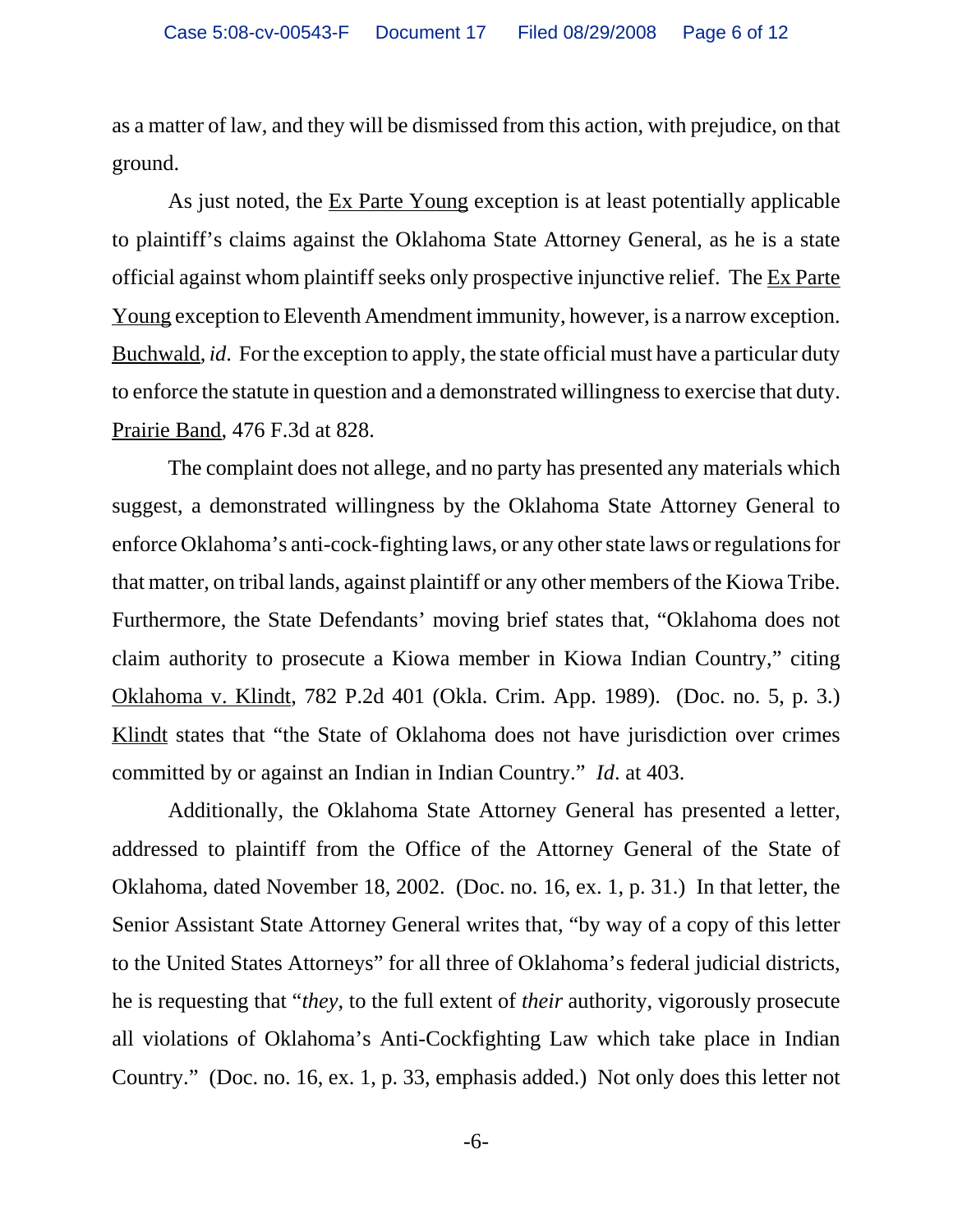show any demonstrated willingness on the part of the Oklahoma State Attorney General to prosecute or take other action against plaintiff or members of the Kiowa Tribe, the letter's statement that the matter is being referred to the United States Attorneys implies that the Oklahoma State Attorney General will not prosecute plaintiff or other members of the Kiowa Tribe.

The State Defendants also present evidence regarding the nature of a state court prosecution of the plaintiff, upon which plaintiff has relied. Evidence shows the state district court denied plaintiff's motion to dismiss in that case, based on that court's finding that the location where the charged crime occurred was not within Indian Country. (Doc. no. 16, ex. 5, transcript of proceedings on August 25, 2005, The State of Oklahoma v. Michael C. Turner, Case No. CF-04-42, District Court of Cotton County, State of Oklahoma.) Plaintiff concedes that he subsequently abandoned his appeal of the state court action. (Doc. no. 14, p. 4.)

Accordingly, no demonstrated willingness to enforce Oklahoma's anti-cockfighting laws against plaintiff or any member of the Kiowa Tribe, on Kiowa tribal lands, has been alleged or shown on the part of the Oklahoma State Attorney General. Therefore, the Ex Parte Young exception to Eleventh Amendment immunity does not apply, and the Oklahoma State Attorney General will be dismissed from this action based on his Eleventh Amendment immunity.

# Standing

The State Defendants make two types of arguments challenging plaintiff's standing.

First, the State Defendants argue that the complaint does not allege, and that there is nothing to show, a case or controversy as required by Article III of the United States Constitution. With regard to the case or controversy requirement, plaintiff bears the burden of establishing: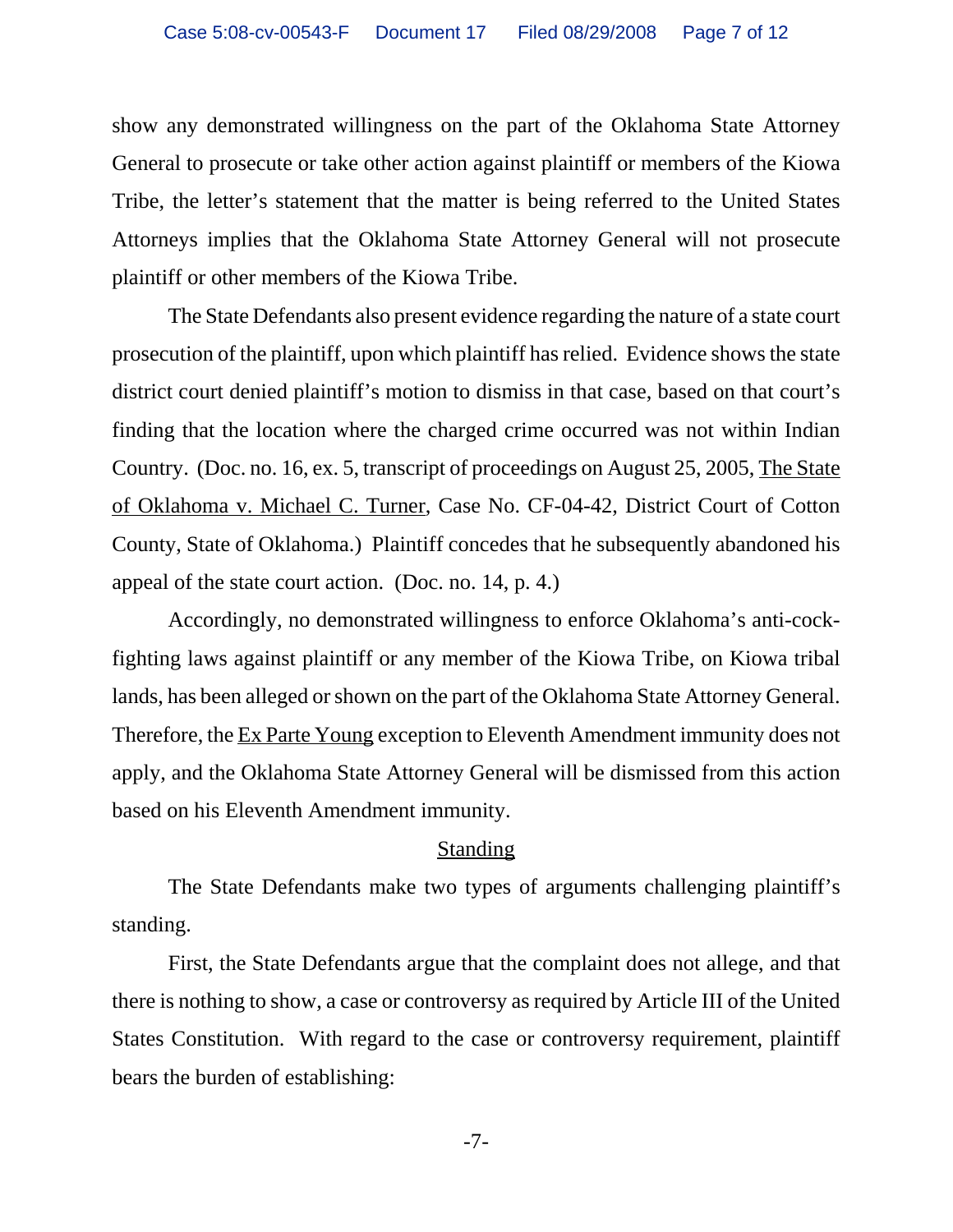(1) that he has suffered an injury in fact which is (a) concrete and particularized and (b) actual or imminent, not conjectural or hypothetical; (2) that the injury is fairly traceable to the challenged action of the defendant; and (3) that it is likely, as opposed to merely speculative, that the injury will be redressed by a favorable decision.

Bronson, 500 F.3d at 1106.

For purposes of the injury-in-fact requirement, it is not enough for a plaintiff challenging the validity of a criminal statute under which he has not been prosecuted to allege that he fears prosecution; he must show a real and immediate threat of his future prosecution under the statute in question. *Id*. at 1107. This requirement has also been characterized as a credible threat of prosecution requirement, meaning a threat which arises from an objectively justified fear of real consequences. *Id*.

The complaint does not allege, and the materials that have been presented do not show, any hint of prosecution much less any credible threat of prosecution. There are no allegations or materials that suggest any injury or threatened injury to plaintiff or members of the Kiowa Tribe as a result of any conduct by the defendants. There are no allegations or materials indicating the State Defendants have tried to enforce Oklahoma's anti-cock-fighting laws against plaintiff or other members of the Kiowa Tribe, on Kiowa tribal lands. The court concludes that no demonstrated willingness on the part of any of the State Defendants, to enforce any of the relevant Oklahoma laws, against plaintiff or Kiowa members, on Kiowa tribal lands, has been shown.

The complaint also does not allege, and none of the submitted materials show, that any hypothetical injury to plaintiff or to the Kiowa Tribe is fairly traceable to the conduct of any of the State Defendants.

The complaint also does not allege, and no arguments or materials show, that any hypothetical injury to plaintiff or the Kiowa Tribe would be redressed by a favorable decision in this action.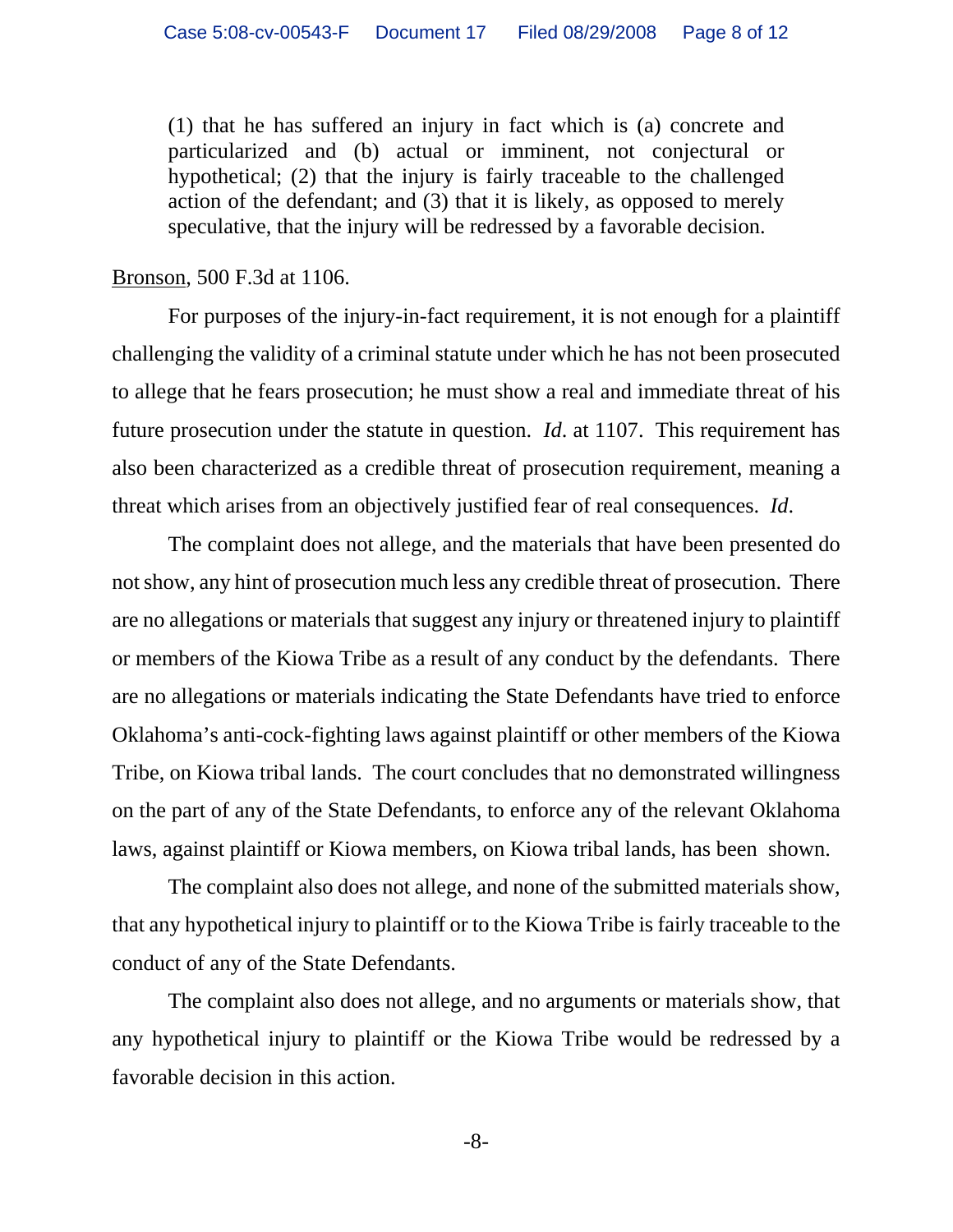Any one of the above findings, standing alone, defeats plaintiff's standing to bring the alleged claims against the State Defendants. Therefore, in addition to the other grounds for dismissal stated in this order, the State Defendants will be dismissed based on plaintiff's failure to show a case or controversy as required by Article III.

The State Defendants also challenge plaintiff's standing to allege claims on behalf of the Kiowa Tribe. Beyond constitutional standing requirements, a plaintiff must satisfy prudential principles of standing, one of which is that a plaintiff generally must assert his or her own legal rights as opposed to the legal rights of others. United States v. Rodriguez-Aguirre, 264 F.3d 1195, 1204  $(10<sup>th</sup> Cir. 2001)$ . Plaintiff has alleged no facts suggesting that he has any authority to bring claims on behalf of other members of the Kiowa Tribe. Additionally, although not necessary to its ruling, the court notes that plaintiff did not respond to this particular standing argument. All claims alleged against the State Defendants on behalf of the Kiowa Tribe will also be dismissed for failure to allege facts in support of plaintiff's authority to bring tribal claims.

# Failure to State a Claim

Although the court's jurisdictional rulings under Rule 12(b)(1) make it unnecessary to address the State Defendants' failure to state a claim arguments under Rule 12(b)(6), this order addresses the Rule 12(b)(6) arguments as alternative grounds for dismissal.

The State Defendants argue that plaintiff has failed to state a claim for injunctive relief, because there are no allegations of irreparable harm absent the requested injunction. The court agrees. All claims for injunctive relief will be dismissed for failure to state a claim. The court also concludes that the State Defendants are entitled to dismissal under Rule 12(b)(6) because the complaint does not allege any conduct or threatened conduct by them, because the complaint does not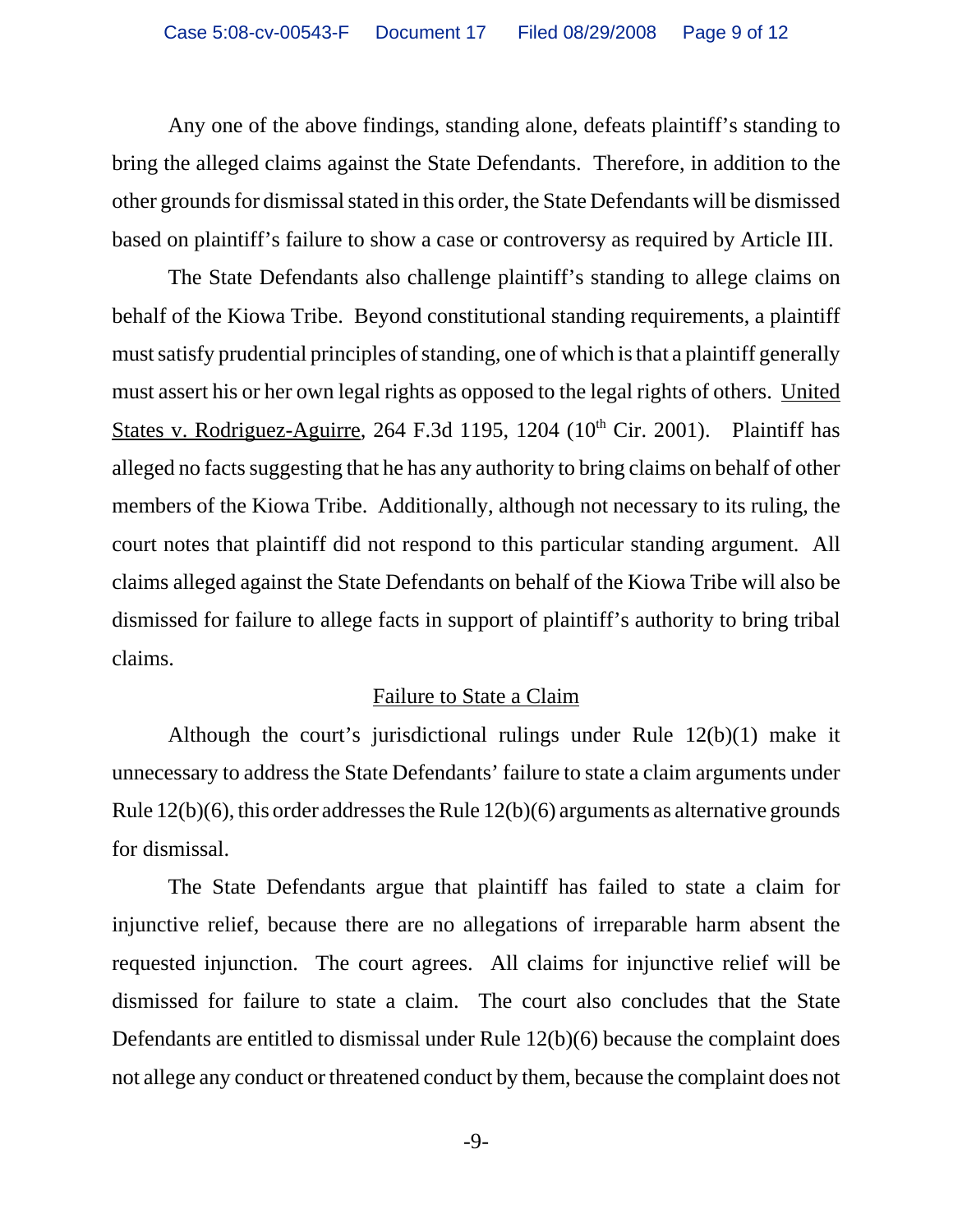allege any injury or threatened injury to result from any conduct by them, and because the complaint does not allege a basis for declaratory relief (see authorities cited in part IV, below) against the State Defendants. For each of these reasons, and in addition to the other grounds for dismissal stated in this order, the State Defendants will be dismissed from all claims under Rule 12(b)(6).

#### IV. The Humane Society's Motion to Dismiss

The Humane Society argues that the complaint alleges no facts in support of any Article III case or controversy as between plaintiff or other members of the Kiowa Tribe, and the Humane Society. Except to identify the Humane Society, the complaint does not mention the Humane Society. The court agrees with the Humane Society that the complaint fails to allege facts in support of a case or controversy between plaintiff and the Humane Society. The Humane Society also argues that the complaint alleges no facts indicating plaintiff has any authority to bring claims against the Humane Society on behalf the Kiowa Tribe. The court agrees. For these reasons, the Humane Society's motion for dismissal will be granted under Rule 12(b)(1).

As an alternative to dismissal on jurisdictional grounds, the Humane Society argues it is entitled to dismissal under Rule 12(b)(6).

The complaint alleges no conduct on the part of the Humane Society, no threatened conduct by the Humane Society, and no injury or threatened injury to plaintiff as a result of any conduct by the Humane Society. The complaint alleges no irreparable harm absent the relief requested against the Humane Society. For each of these reasons, the complaint fails to state a claim for injunctive relief against the Humane Society, and the Humane Society will be dismissed from all claims for injunctive relief on that ground.

The Humane Society also argues that the complaint fails to allege the type of controversy necessary to obtain declaratory relief, citing U.S. v. Fisher-Otis Co., 496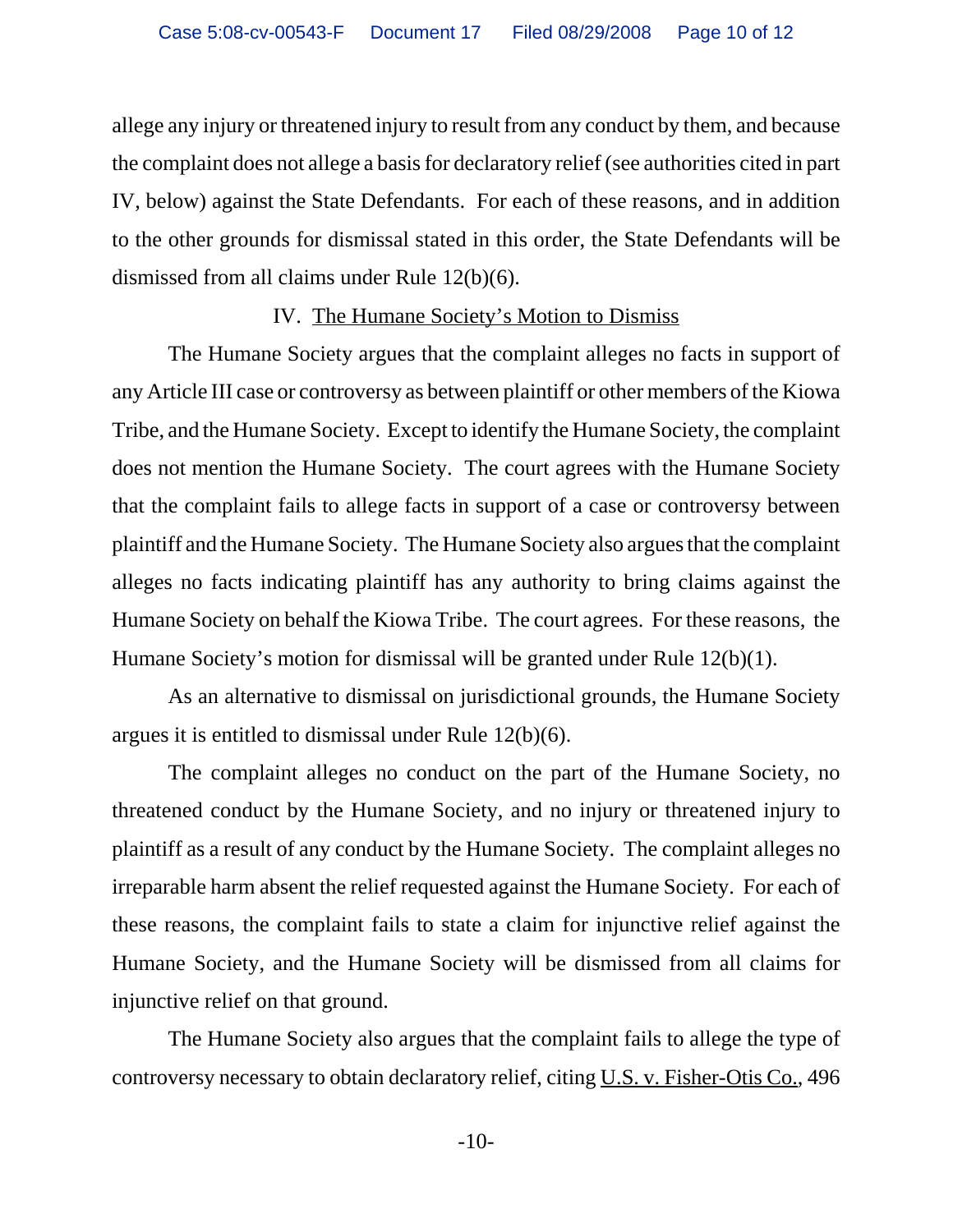F.2d 1146 ( $10^{th}$  Cir. 1974). Fisher-Otis reiterates that "the question in each case is whether...there is a substantial controversy, between parties having adverse legal interests, of sufficient immediacy and reality to warrant the issuance of a declaratory judgment." *Id*. at 1151, quoting Maryland Casualty Co. v. Pacific Coal & Oil Co., 312 U.S. 270, 273 (1941). The complaint fails to allege a substantial controversy of the type necessary to support declaratory relief. Accordingly, the complaint fails to state a claim for relief for declaratory relief against the Humane Society, and the Humane Society will be dismissed from all claims seeking declaratory relief.

 Pertinent to its separate circumstances, the Humane Society argues that it "is patently obvious" the Humane Society is "a private charitable organization, has and claims no authority to prosecute any crimes anywhere." (Doc. no. 15, p. 3.) The court takes judicial notice of the fact that the Humane Society is not a law enforcement organization. Moreover, the only allegation that mentions the Humane Society by name states that the Humane Society "is a tax-exempt charitable organization." (Doc. no. 1, ¶ 8.) Thus, even if the court were not to take judicial notice of the non-lawenforcement status of the Humane Society, the pleadings establish the Humane Society's status as a private organization. Accordingly, any claim seeking to enjoin law enforcement activity by the Humane Society -- such as the complaint's request for "an injunction preventing any of the named Defendants from entering upon tribal land for the purposes of attempting to *exercise jurisdiction* to prevent...cock-fighting...or for purposes of *arresting* participants for being present at a cock-fight" (¶ 33, emphasis added) -- is without merit. All claims seeking to enjoin any type of law enforcement activity by the Humane Society will be dismissed, with prejudice, for failure to state a claim against the Humane Society.

Each of the above-stated Rule 12(b)(6) grounds for dismissal are independent, alternative grounds for dismissal of the Humane Society under Rule 12(b)(6).